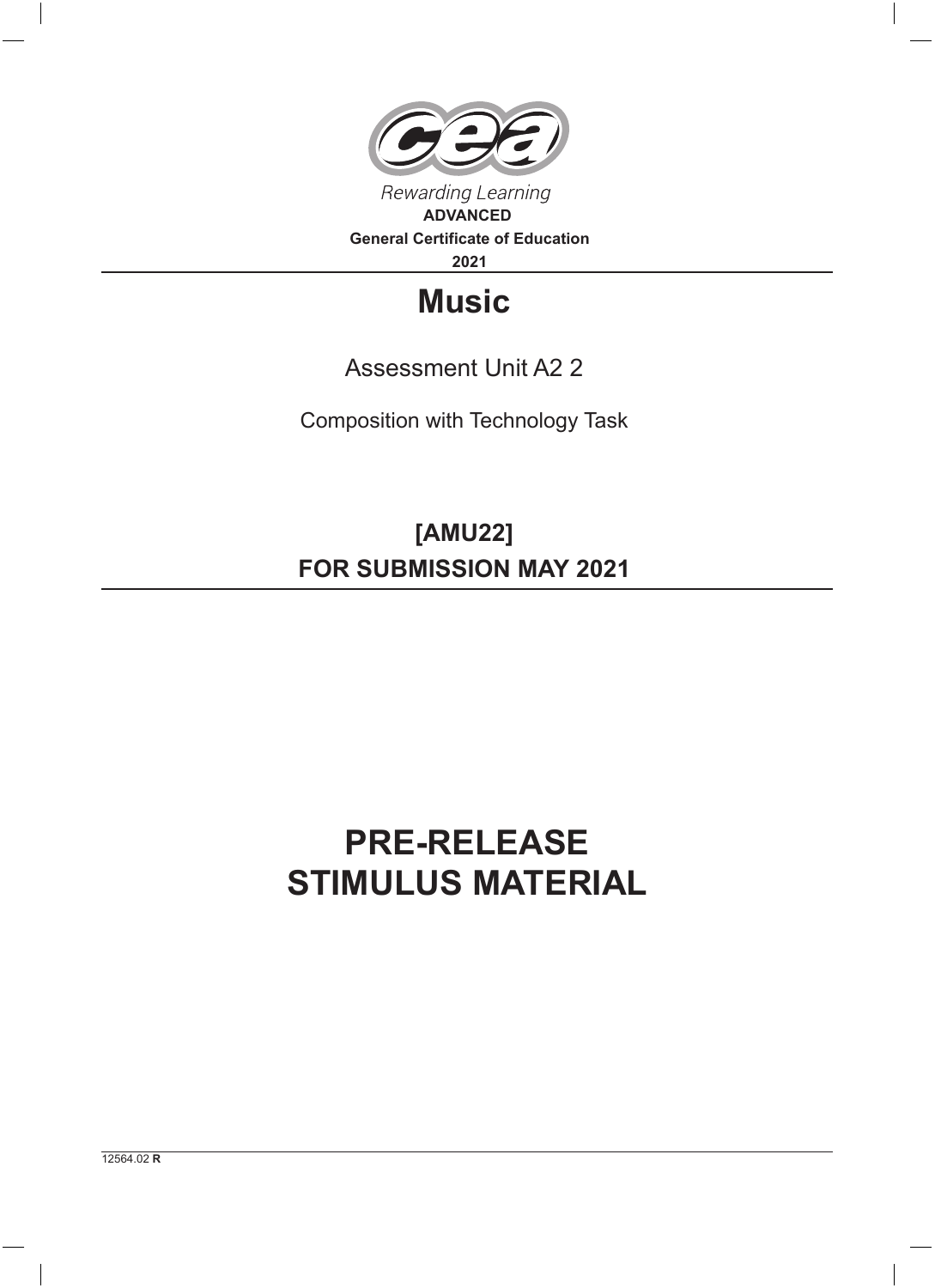Candidates should choose **one** from the following two stimuli to create an arrangement lasting 2 to 3 minutes.

The completed arrangement must have at least **six** independent parts.

Candidates have a free choice in the following aspects of the arrangement:

- Style
- Harmony
- Instruments/patches/sounds
- Key
- **Metre**
- Tempo
- **Dynamics**
- Texture

Candidates are permitted to create/choose lyrics if they wish to include a vocal part in their arrangement.

If appropriate to the choice of style, candidates are permitted to make alterations to the melody, harmony and/or rhythm (but are advised to keep the melody recognisable). However, the chosen stimulus must be used as written on at least one occasion during the arrangement.

In order for the arrangement to meet the required time constraints, candidates should give consideration to the overall form and structure.

There are **53 marks** available for this unit. Teachers mark the candidate's work using the criteria below:

| creation, development and organisation of ideas based on a stimulus;              | $[15$ marks]         |
|-----------------------------------------------------------------------------------|----------------------|
| harmonic handling;                                                                | $[10 \text{ marks}]$ |
| use and control of technological resources (including texture and timbre);<br>and | [20 marks]           |

• commentary (1200 words). [8 marks]

Candidates must submit:

- a rough stereo recording with all tracks audible but no effects employed;
- an audio recording with the final stereo mix-down of the arrangement; and
- a written commentary.

Submissions outside of the required durations will be penalised.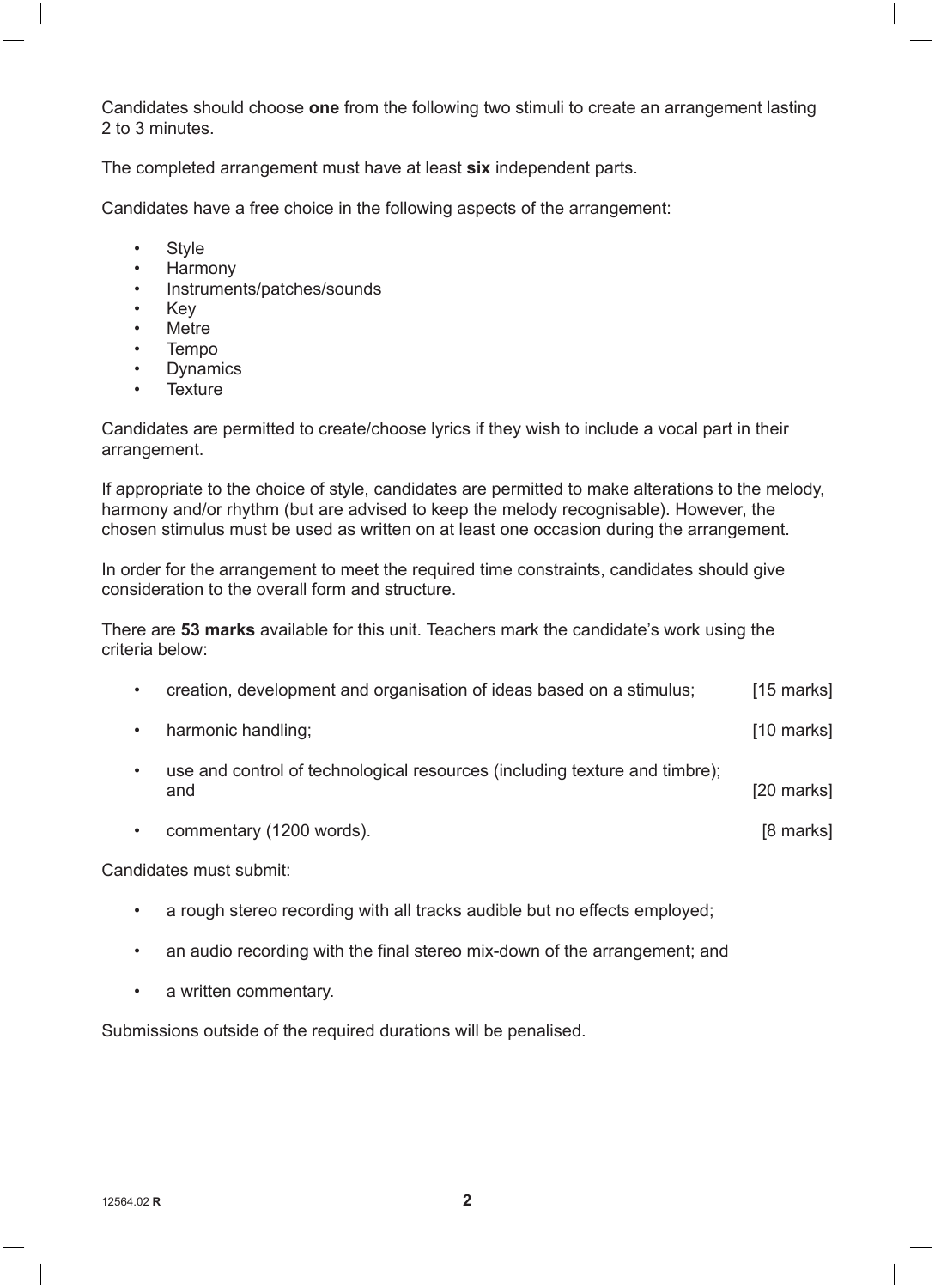Stimulus 1:



Stimulus 2: